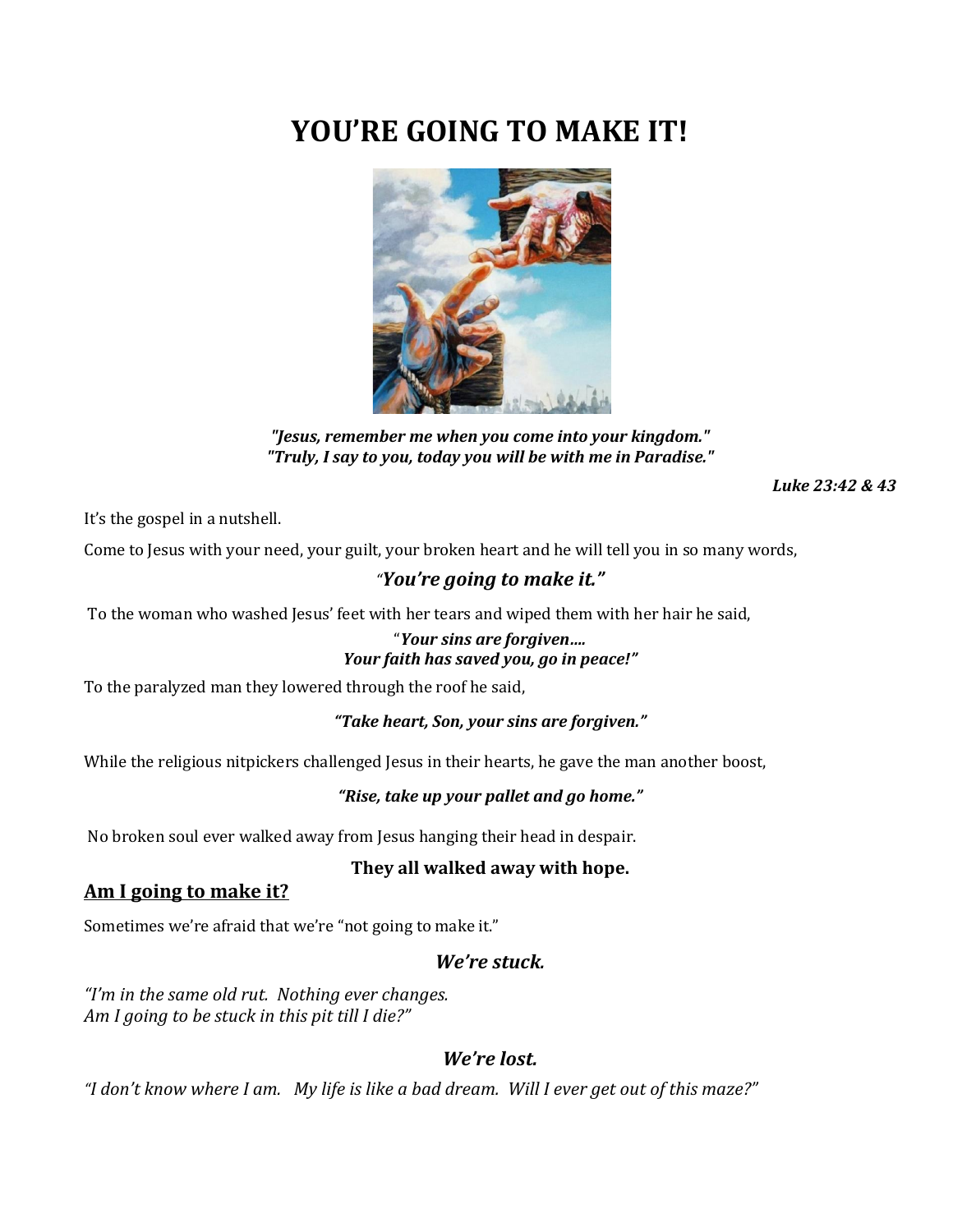# *We're depressed.*

*"Morning comes, and I can't face the day. I have nothing to live for. What's the point of going on?"*

To every struggling, stumbling one of us, the Lord Jesus says*,* 

*"You're going to make it. Just follow me. I'll get you there!"*

## **Make it to where?**

#### *"Come O blessed of my Father, inherit the Kingdom prepared for you from the foundation of the world."*

*Matthew 25:34*

Evil mysteriously found its way into the Garden and messed things up.

Evil is still trying to lure us into the Eternal Darkness.

But here's the good news: At the exact moment necessary, God broke into this mess to deliver us from evil, to set us free from the power of the Lie.

He came with a single message:

#### *"The Kingdom of God is at hand. Repent, and believe the good news."*

The Kingdom is here with an open door.

By the power of his resurrection Jesus lifts us into the realm of the World to Come.

Here on this troubled earth *it is possible* to enter a Kingdom where the will of God is done as it is in Heaven.

A world ruled by Truth instead of the Lie.

A world of unspeakable peace in the midst of all the chaos.

And this is only the beginning.

Soon God's Kingdom will be here in fullness.

It will be the Garden of Eden with no serpent, no evil, no curse.

A kingdom prepared for you from the foundation of the world.

### **How will I make it there?**

You will make it to the world you were made for… … if you allow the Lord to be your Guide.

Jesus will lift you into his Kingdom now, and prepare you for the glory which is soon to arrive.

*"I am the light of the world; he/she who follows me will not walk in darkness, but will have the light of life.* (*John 8:12)*

*Mark 1:15*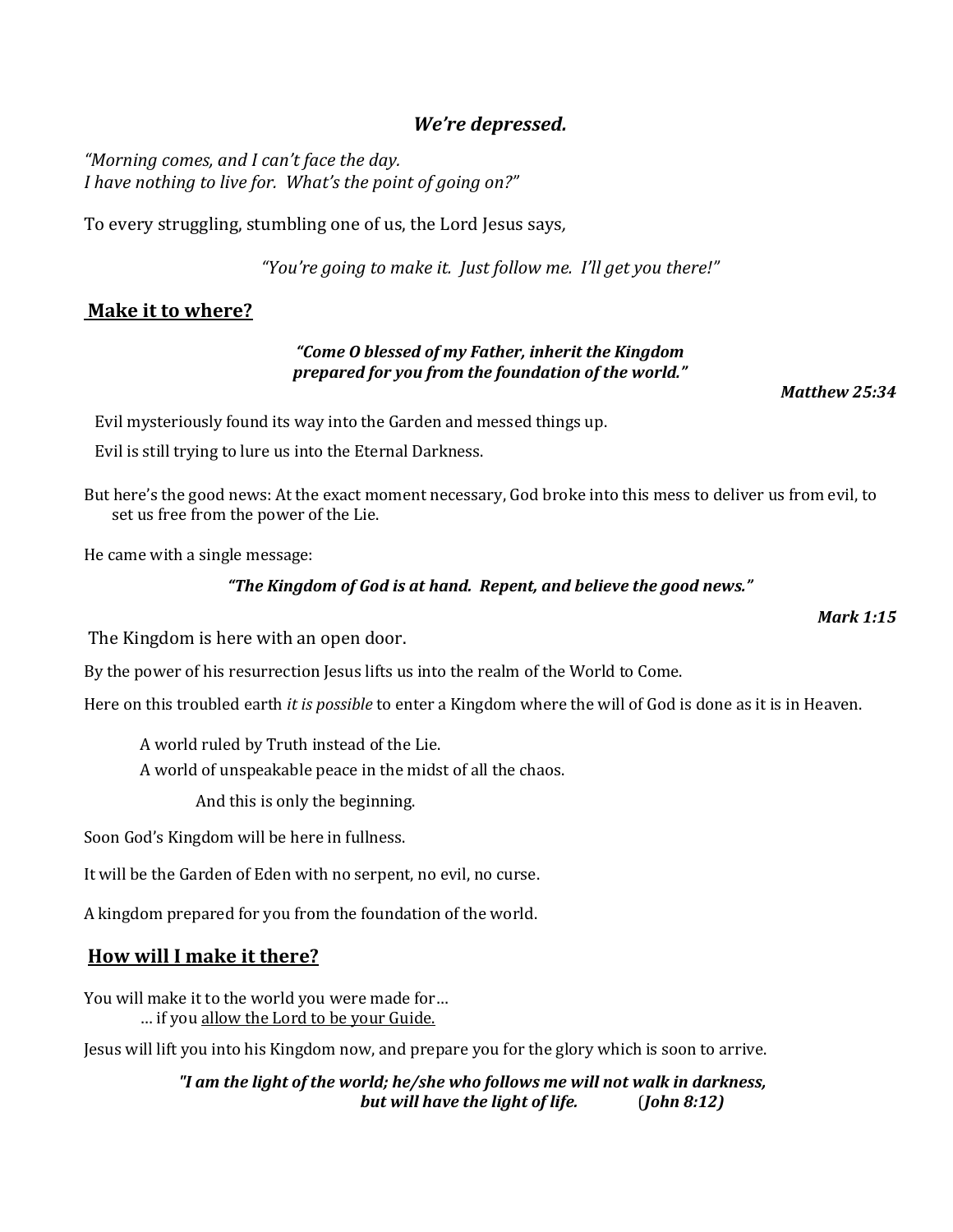# **"Follow me."**

Jesus' *words* explain what we need to do. *Follow* those words. Believe them, obey them.

Jesus' *death* sets us free from the chains that have always kept us from doing what we need to do.

Follow him to the cross----his cross and yours. There you will learn how to die to yourself and *live to God*.

*The Spirit* that raised Jesus from the dead gives us the power to do God's will.

Follow the Risen Lord as he still brings good news to the poor, sight to the blind, freedom to the oppressed. Jesus will show you how to set the captives free.

# **When will I make it?**

You will make it now and forever, if you take that first step into his Kingdom and just keep walking in the light he gives.

Very soon the New Jerusalem will shatter the darkness of this earth with unspeakable glory.

But the glory of God's Kingdom is *already here* for those who step by faith through the Kingdom Door.

We step through that Door not once, but every day, every hour, *every second.* 

As we keep turning away from the Darkness … and opening our spirits to the Light... We find strength to love God with all our heart, soul, mind and strength and our neighbor as ourselves.

> *"Jesus, remember me when you come into your kingdom." "Truly, I say to you, today you will be with me in Paradise."*

> > *Luke 23:42 & 43*

**It's the gospel in a nutshell.**

**Keep looking to him,**

**Keep following him.**

**And you'll make it!**

**Maranatha Mirror Messages**

**www.mmirror.net**